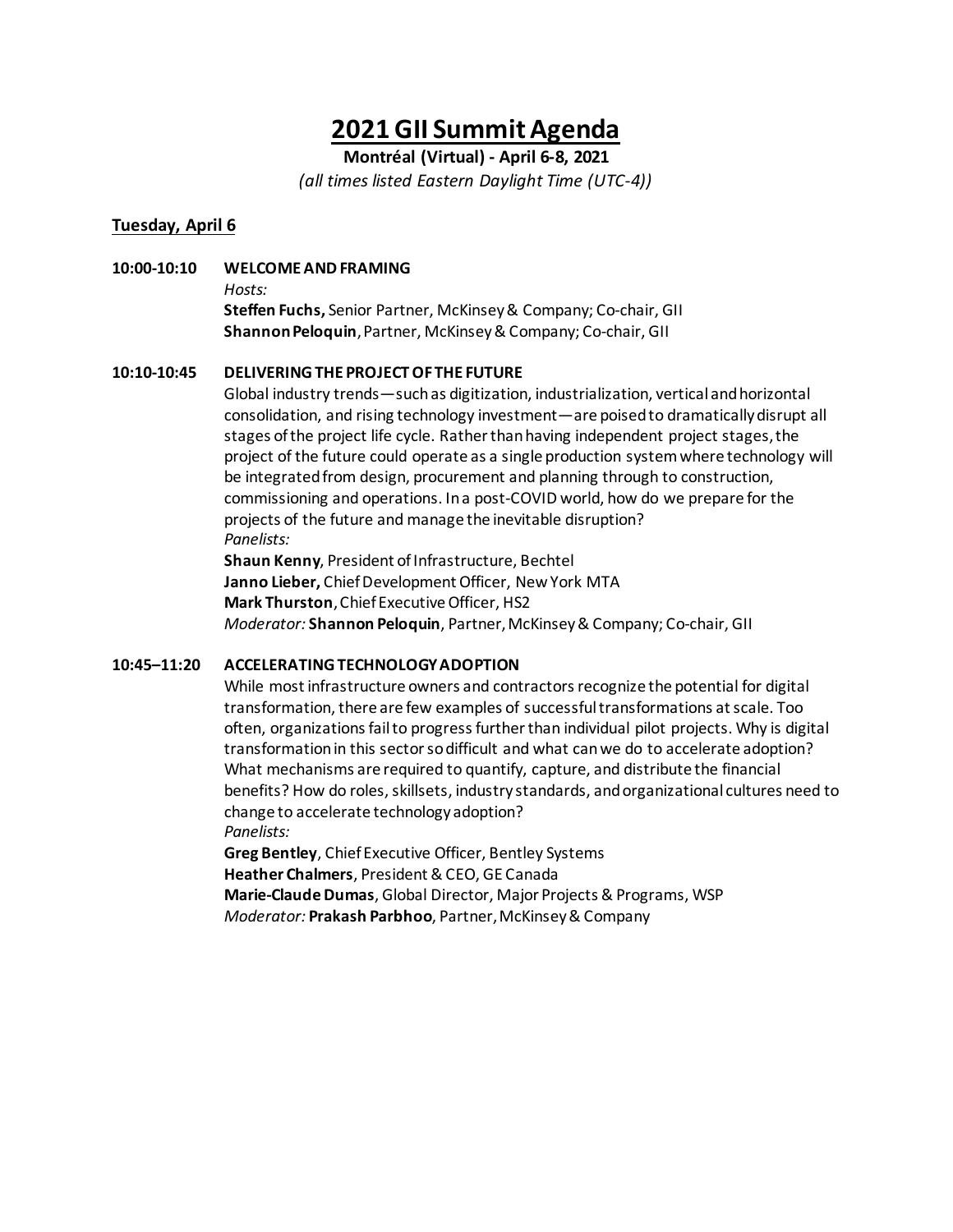#### **11:20–11:55 RETHINKING ASSET MANAGEMENT FOR THE 21ST CENTURY**

Global leaders are increasingly aware that the delivery and management of critical assets must include robust resilience and risk reduction planning, accounting for cybersecurity, resource scarcity, inequity, natural disasters, and extreme weather events. What should investors, owners, contractors, and operators be doing to manage these issues? How can we adapt economic models to address current and future vulnerabilities?

*Panelists:*

**Dr. Christine Altendorf**, Director of Military Programs, US Army Corps of Engineers **Charles Harrington**, Chairman & CEO, Parsons

**Michael McGhee**, Founding Partner, Global Infrastructure Partners *Moderator:* **Aaron Bielenberg,**Partner, McKinsey & Company

#### **11:55–12:25 KEYNOTE DISCUSSION**

*Panelists:* 

**Charles Emond**, President and CEO, CDPQ **The Honorable Catherine McKenna**, Minister of Infrastructure and Communities, Canada *Moderator:* **Andrew Pickersgill**, Senior Partner, McKinsey & Company

- **12:25–12:30 CLOSE DAY 1**
- **12:30–13:00 NETWORKING**

#### **Wednesday, April 7**

**10:00-10:05 WELCOME BACK** *Hosts:* **Steffen Fuchs,** Senior Partner, McKinsey & Company; Co-chair, GII **Shannon Peloquin**, Partner, McKinsey & Company; Co-chair, GII

## **10:05–10:40 USINGINFRASTRUCTURE INVESTMENT FOR ECONOMIC RECOVERY**

Investing in infrastructure is a critical tool to create jobs, drive economic recovery, and position our economies for sustainable growth. Due to the immense COVID-19 fiscal burden, governments will need to prioritize infrastructure projects, deploy stimulus funding in an impactful way, and leverage other sources of funding—including private capital. What tangible steps can governments take to broaden their role and help catalyze projects? How will governments and the private sector ensure that projects deliver on both economic and community criteria? What lessons can be learned from public–private partnership financing? *Panelists*: **Gerrard Bushell**, Executive Chair, The New Terminal One at JFK

**Lara Poloni**, President, AECOM

**Sadek Wahba**, Chairman and Managing Partner, I Squared *Moderator:* **Rob Palter**, Senior Partner, McKinsey & Company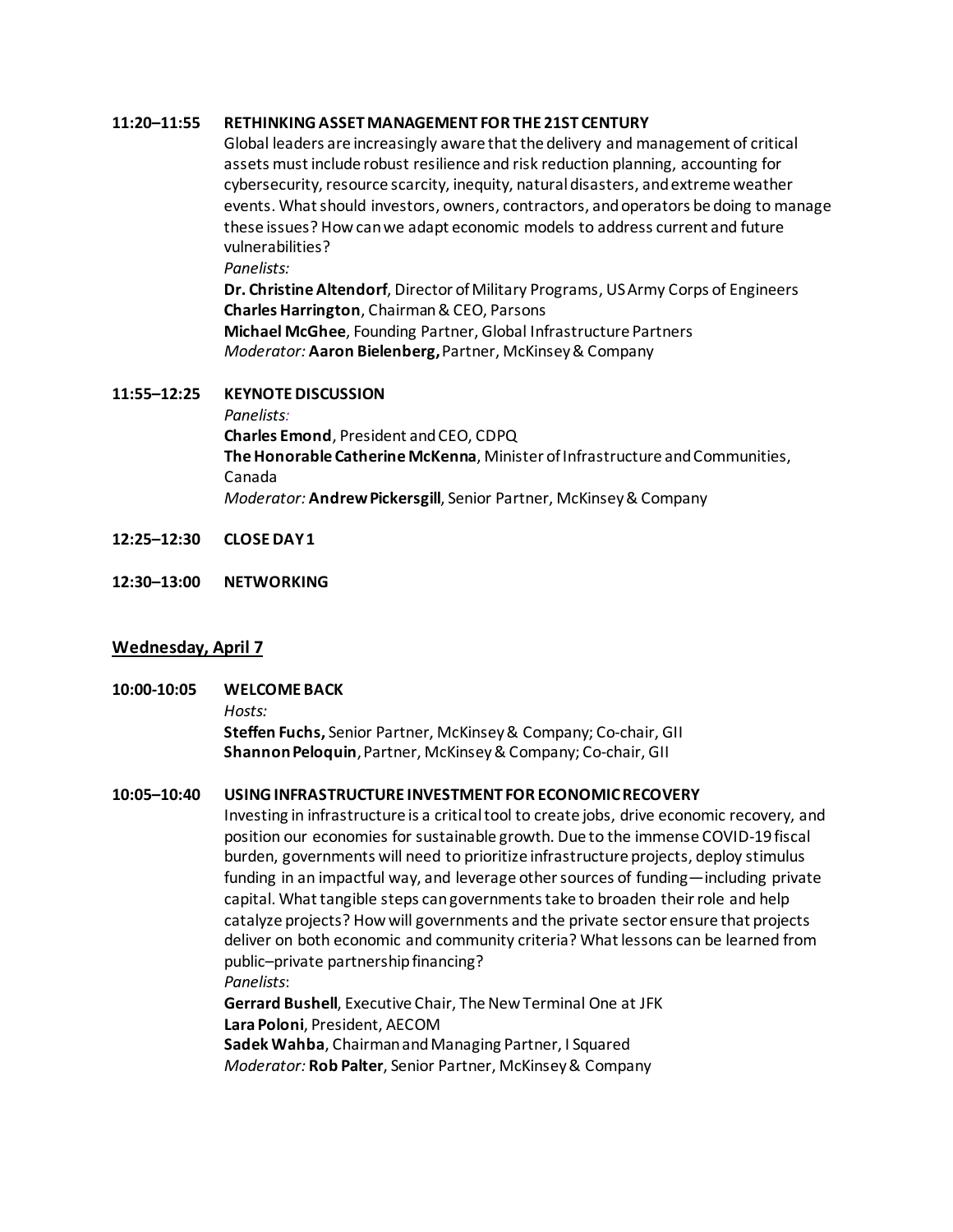## **10:40–10:50 INSPIRING IDEA: TAPPING INTO THE FUTURE OF TRANSPORT WITH THE HYPERLOOP**

As cities grapple with the existential crises of population growth, climate change, and rapid urbanization, the case to embrace mass transit is clear. Delivering a sustainable system that converges the personalization of cars, with the capacity of mass transit, and the speed of air travel, could create the tipping point for mass adoption. This session explores the potential for hyperloop to transform cities by transporting tens of thousands of passengers per hour, on-demand, and directly to their destination, with no direct emissions.

*Presenter*:**Josh Giegel,** CEO and Co-founder, Virgin Hyperloop

## **10:50–11:25 DEVELOPING A WORKFORCE FOR THE 21ST CENTURY**

Shifts in digitization, industrialization, and consolidation are transforming the industry, requiring a renewed focus on leadership, culture, organizational structures, and talent. What new skills and capabilities will be essential to shape and safely deliver and operate the projects of the future? How should companies plan for knowledge management and apprenticeship? What are the new expectations for attracting and retaining talent, and how do you build a culture of continuous improvement? *Panelists*:

**Ewan Drummond**, Senior Vice President Projects, BP **Mark Reynolds,** Chief Executive Officer, Mace **Lisa Wieland**, Chief Executive Officer, Massachusetts Port Authority *Moderator:* **Hugh Thorneycroft**,Co-Leader EMEA, Spencer Stuart

- **11:25–11:30 CLOSING**
- **11:30–11:35** *SWITCH BREAK*

#### **11:35–12:35 DISCUSSION SESSIONS**

*Participants select one of four concurrent pillar discussion sessions:*

#### **CREATING COMMON DIGITAL PLATFORMS**

Using advanced analytics to uncover critical insights from the vast amounts of data already being collected can improve both the quality and speed of infrastructure delivery and operations. To optimize these results, it is vital for all players to be able to collaborate on common digital platforms and to explore shared digital service business models. Should industry leaders come together to advance multi-ecosystem platforms and industry standards for digital collaboration? What can we learn from other industries that have done this successfully, and how do we quantify the ROI? *Discussion Leaders:* 

**Maria Manidaki**, Net Zero Lead, Mott MacDonald **Rob Painter**, Chief Executive Officer, Trimble **Amir Peleg**, Founder and CEO, TaKaDu **Bill Ruh**, Chief Executive Officer - Digital, Lendlease *Moderator*: **Jose Luis Blanco**, Partner, McKinsey & Company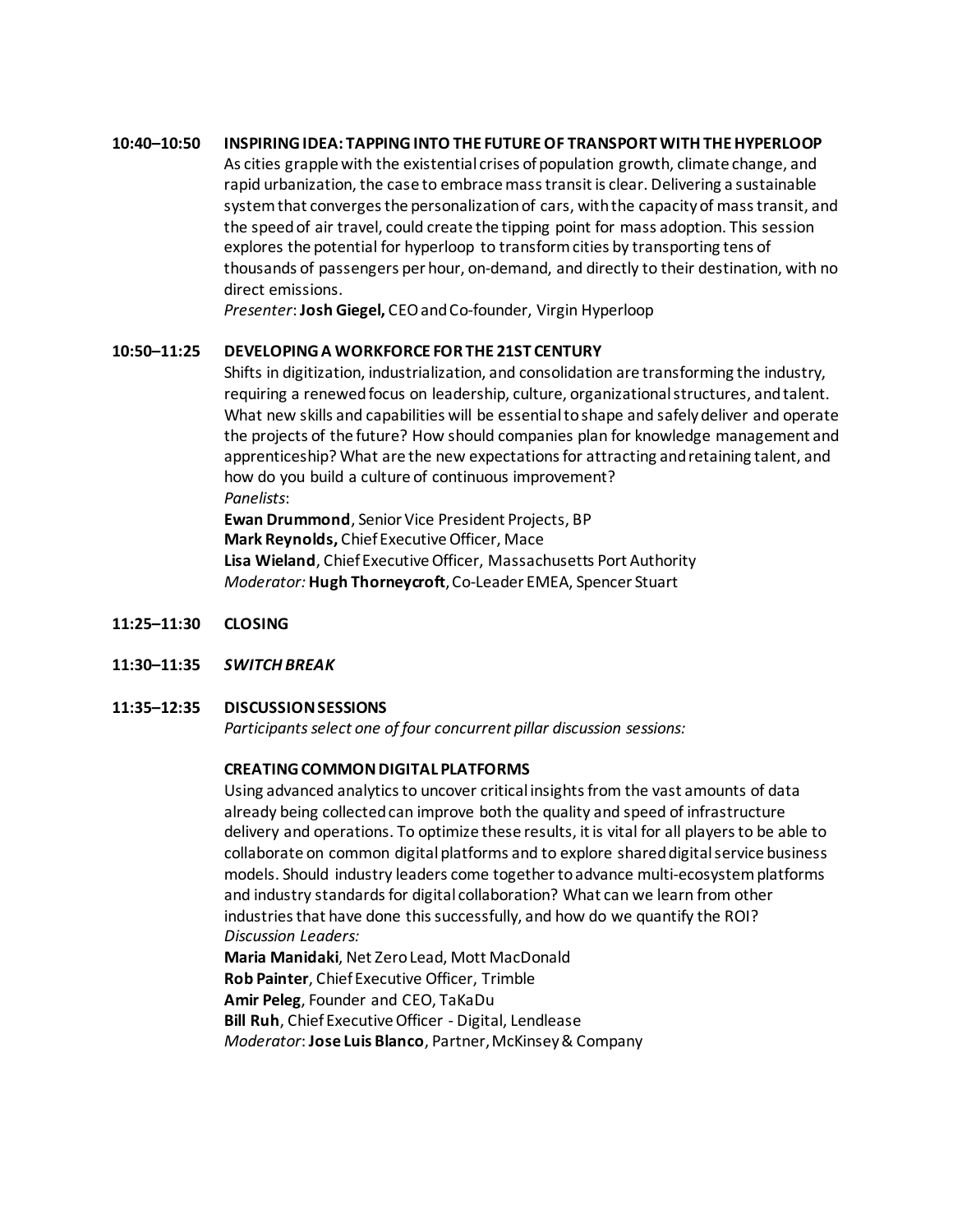#### **CREATING THE CONDITIONS FOR COLLABORATION**

Realizing collaborative project delivery requires certain conditions to be in place and a clear implementation roadmap. How do we overcome industry barriers to implementing collaborative approaches? What does collaborative delivery look like across different contract archetypes and projects? What changes are required to the business model, and what specific skills and capabilities are required by project leaders? *Discussion Leaders:*

**John Beck**, Executive Chairman, AECON **Klaus Blachnik,** Chief Procurement Officer, OMV **Tilly Chang**, Executive Director, San Francisco County Transportation Authority **Kez Taylor**, Chief Executive Officer, ALEC *Moderator*: **Jim Banaszak**, Partner, McKinsey & Company

## **ATTRACTING AND DEVELOPING TALENT FOR THE PROJECT OF THE FUTURE**

Over the next decade, project teams will be required to deploy technology-based solutions, new materials, collaborative practices, and use agile ways of working to deliver resilient projects faster, at lower cost, and with improved schedule predictability. How will owners and contractors find, develop, and retain new skills for their project teams? What current models of successful teams, including agile teams, can be applied to the projects of the future? How can we use analytics and technology to improve team performance?

*Discussion Leaders:*

**Philip Hoare**, President, Atkins, Engineering, Design & Project Management, SNC-Lavalin **Gord Johnston**, President & CEO, Stantec

**Andrea Rutledge**, President & CEO, Construction Management Association of America; **Omar Shahzad**, Group Chief Executive Officer, Meinhardt Group

*Moderator*: **Antonio De Gregorio**, Partner, McKinsey & Company

#### **PLANNING AND OPERATING INFRASTRUCTURE IN A CHANGING CLIMATE**

Over the past decade, storm events have cost the world nearly \$2 trillion and impacted almost 4 billion people, and the frequency and severity of these events will increase from climate change. Looking ahead, our new and existing infrastructure needs to be resilient to this changing environment while addressing the causes of climate change through decarbonization. How should we define climate-smart infrastructure and cities? What role can technology and new materials play to increase resilience and decarbonize the industry? How do we deal with critical infrastructure that cannot adapt and how do we finance all that needs to be done?

*Discussion Leaders:*

**Clare Burgess**, Partner, Clifford Chance **James Chopty**, Deputy CEO International, EGIS **Phil Duffy**, Chief Executive Officer, Woodwell Climate Research Center **Scott Jacobs**, Chief Executive Officer, Generate Capital *Moderator:* **Brodie Boland**, Partner, McKinsey & Company

**12:35-13:00 NETWORKING**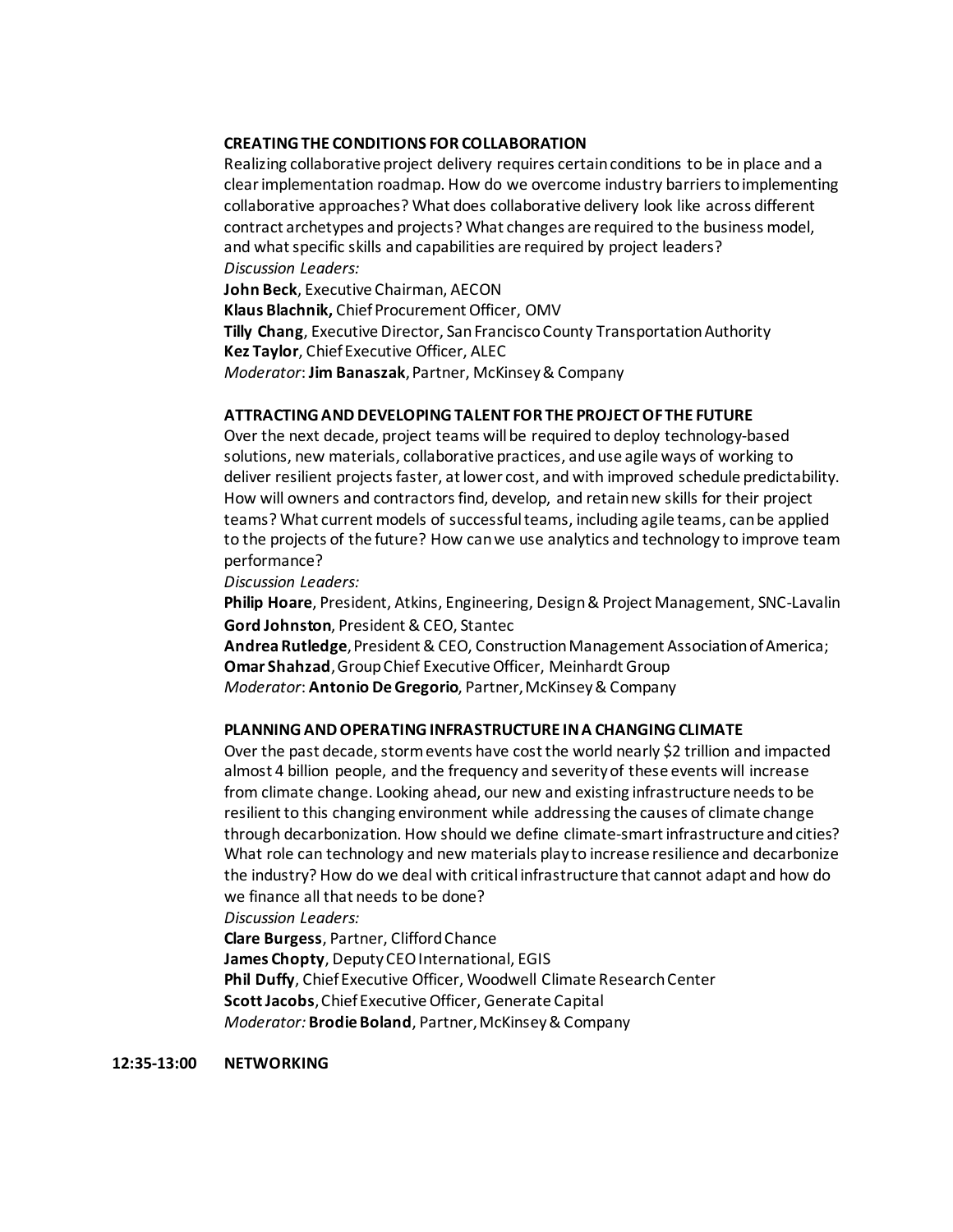# **Thursday, April 8**

#### **09:00–09:50 INFRASTRUCTURE SITE VISITS**

Integral to the GII Summit program are three virtual infrastructure site visits. These will allow attendees to see first-hand how infrastructure is planned, financed, delivered, and operated at some of Montréal's leading major projects. Please note that availability is limited.

## • **SAMUEL DE CHAMPLAIN BRIDGE**

The Samuel De Champlain Bridge is a 3.4 km twin cable-stayed bridge spanning the Saint Lawrence River between the Island of Montréal and the South Shore suburbs. Replacing the 57-year old original, the new bridge's two-lane rail corridor for the Réseau Express Métropolitain (REM), six-lane corridor for vehicles, and multi-use corridor for cyclists and pedestrians are expected to serve 40-60M vehicles annually for the next 125 years. This complex project was completed in just four years by employing modern construction technologies and methods[. www.newchamplain.ca](http://www.newchamplain.ca/) *McKinsey Host:* **Matthieu Dussud**, Partner, McKinsey & Company *Speakers:* **Bob Alger**, President Infrastructure Projects, SNC-Lavalin; **Richard Munday**, Project Director, SNC-Lavalin

## • **REM PROJECT**

Réseau express métropolitain (REM)—a new, 67-km integrated public transit network under construction in Greater Montréal—is the largest public transit project undertaken in Québec in the last fifty years. The fully automated electric light rail network will feature 26 stations and link downtown Montréal, universities, South Shore, West Island, North Shore, and Montréal-Trudeau International Airport. CDPQ Infra's innovative approach to this megaproject is characterized by fast and efficient execution, from planning to commissioning. [http://rem.info](http://rem.info/) *McKinsey Host:* **Vince Bérubé**, Senior Partner, McKinsey & Company *Speakers:* **Jean-Marc Arbaud**, President & CEO, CDPQ Infra; **Christian Ducharme**, Senior Director of Engineering; CDPQ Infra

## • **TURCOT PROJECT**

The Turcot interchange connects three major highways and serves over 300,000 vehicles per day. This 10-year project has completely replaced 145 km of four interchanges and relocated the nearby CN railway tracks, while minimizing user disruption. As it nears completion, the logistically and technically complex project is still running on-time and on-budget. [www.turcot.transports.gouv.qc.ca](http://www.turcot.transports.gouv.qc.ca/) *McKinsey Host:***Jim Banaszak**, Partner, McKinsey & Company *Speakers:* **Eric Peissel**, Executive Vice President, WSP Canada; **Éric Vaillancourt**, Director of Alternative Projects – Transport Québec, WSP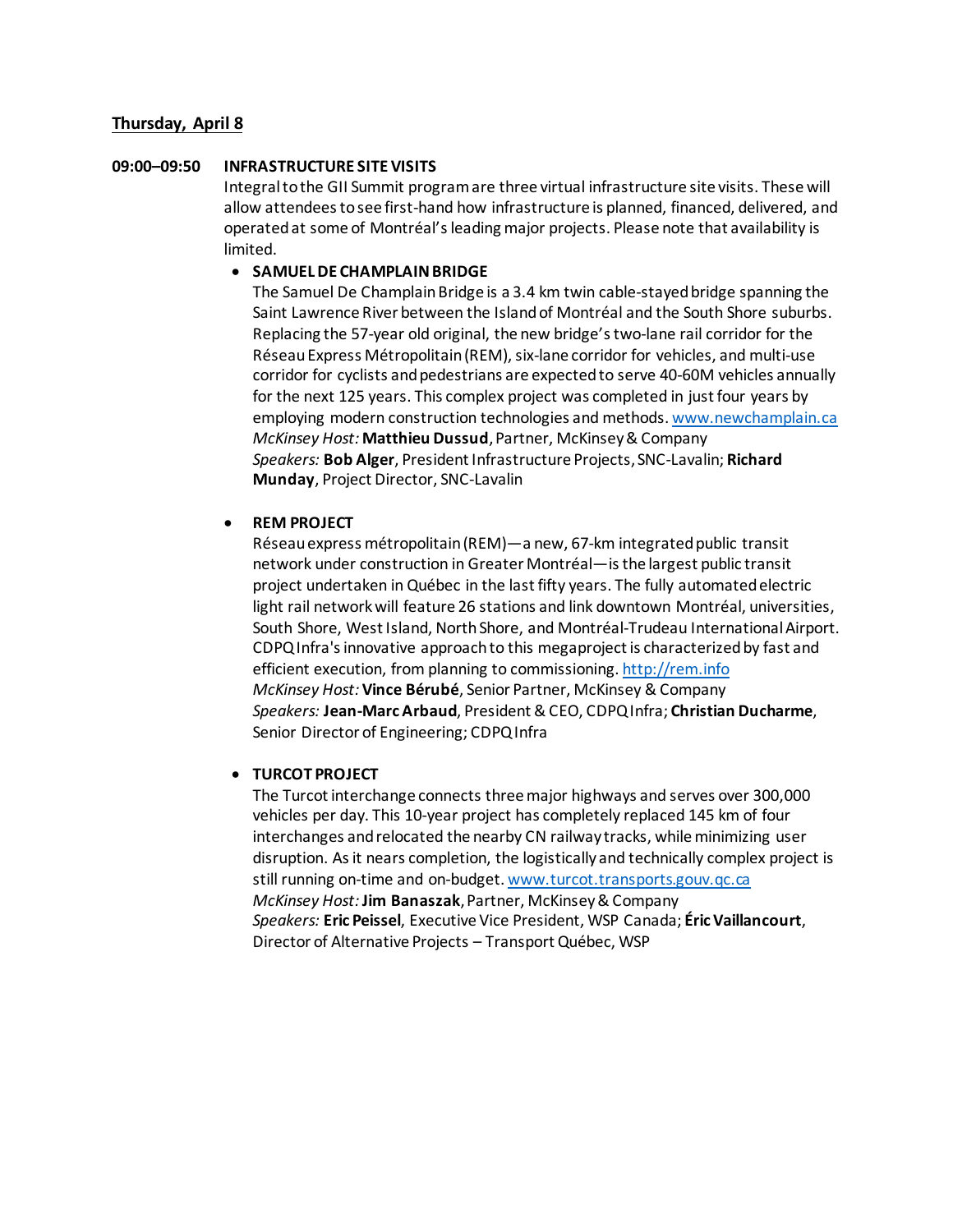#### **10:00–11:30 SECTOR ROUNDTABLES**

GII will host six concurrent sector roundtables, giving participants an opportunity for an in-depth interactive discussion in their chosen sector.

## **ENGINEERING, CONSTRUCTION, & BUILDING MATERIALS: DECARBONIZING THE CONSTRUCTION INDUSTRY**

The construction industry, encompassing real estate, infrastructure and industrial structures, is the largest industry in the global economy and accounts for 13 percent of the world's GDP. Due to its size and impact, this entire ecosystem has a major part to play in decarbonization and achieving sustainability goals. How do we establish a starting point and measure impact? Which specific decarbonization measures should we prioritize? How can stakeholders throughout the value chain collaborate to succeed? *Panelists:*

**Amy Bunszel**, EVP of Architecture, Engineering and Construction Design Solutions Group, Autodesk

**Fernando Fajardo**, Chief Business Development Officer, Acciona **Chris Griffin**, Chief Executive Officer, USG

*Hosts*: **Tom Brinded**, Partner, McKinsey & Company; **Focko Imhorst**, Associate Partner, McKinsey & Company; **Maria Joao Ribeirinho**, Partner, McKinsey & Company; **Erik Sjödin**, Partner, McKinsey & Company

#### **ENERGY AND RESOURCES: REINVENTING CAPITAL PROJECT DELIVERY**

Over the past two decades, leading industries have slashed the cost and time of delivery by changing how they operate. Applying the same underlying principles to large capital projects in energy and resources could achieve a similar step change in performance, with the potential to reduce actual project cost and time by 30 to 50 percent. What changes are required to reinvent the project-delivery model in the energy and resources sector and how do we get started?

*Panelists:*

**Pratik Agarwal**, Managing Director, Sterlite Power

**Marcelo Castillo Agurto**, Head of Business Development, Global Infrastructure and Networks, Enel

**Patricia Moore**, Managing Director UK, Turner & Townsend

**René Morkos**, Chief Executive Officer, Alice Technologies / Adjunct Professor Stanford University

*Hosts*: **Koen Vermeltfoort**, Partner, McKinsey & Company; **Gerhard Nel,** Partner, McKinsey & Company; **Prakash Parbhoo,** Partner, McKinsey & Company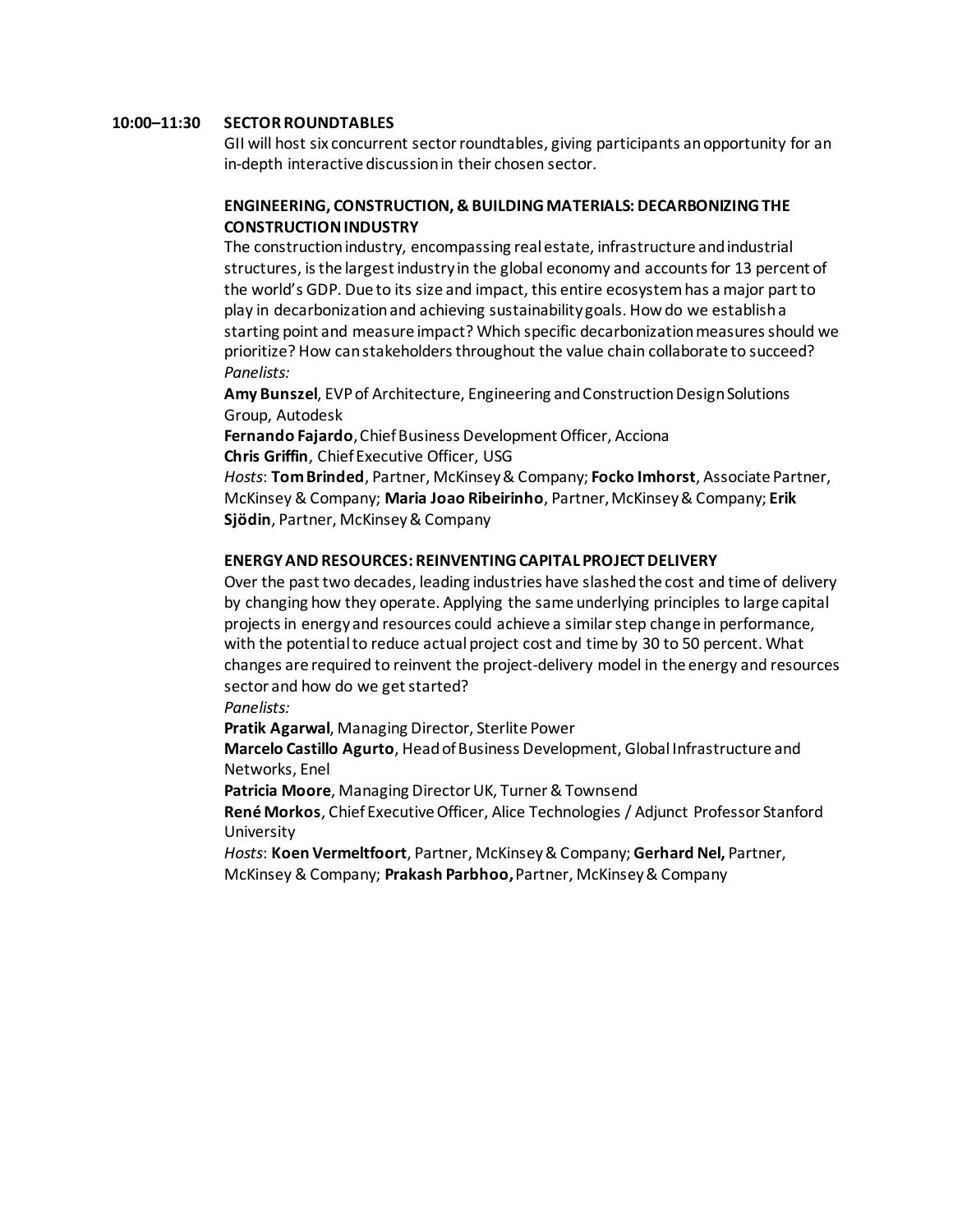# **INFRASTRUCTURE INVESTMENT: INVESTING IN INFRASTRUCTURE IN A NET-ZERO REALITY**

With countries and companies committing to achieve net-zero by 2050 or earlier, there is an urgent need to invest to meet both the regulatory and other commitments. Concurrently, asset owners are striving to de-risk their asset base and supply chains, resulting in significant investment into clean energy, water and waste efficiency, digitalization, electric vehicles, and more. What steps do asset owners and investors need to take to manage risk and realize opportunities? How can investors incorporate climate intelligence into their decision-making? How can governments incentivize private capital to help them achieve their decarbonization agendas? *Panelists:*

**Raj Agrawal**, Partner, Global Head of Infrastructure, KKR **Ehren Cory**, Chief Executive Officer, Canada Infrastructure Bank **Pooja Goyal**, Partner and Co-head of the Infrastructure Group, Carlyle **Emmanuel Jaclot**, Executive Vice-President and Head of Infrastructure, CDPQ *Hosts*: **Aaron Bielenberg**, Partner, McKinsey & Company; **Marcel Brinkman**, Partner, McKinsey & Company; **Alastair Green**, Partner, McKinsey & Company

#### **REAL ESTATE: RESETTING REAL ESTATE POST-COVID-19**

Real estate has arguably been one of the hardest hit industrial sectors by COVID-19, with occupancies in certain assets dropping by up to 90 percent at the height of the crisis. Over a year into the pandemic, social distancing and lock downs continue to limit peoples' ability to access physical space and working from home has become the norm for large parts of the economy. How are cities, owners, tenants, and the sector responding, and what will it take to regain the customer and tenant confidence? *Panelists:*

**David Arena**, Head of Global Real Estate, JP Morgan Chase **Dan Labbad**, Chief Executive Officer, The Crown Estate **Beverley Swaim-Staley**, President & CEO, Union Station Redevelopment Corporation **Michael Turner**, President, Oxford Properties *Hosts*: **Rob Palter**, Senior Partner, McKinsey & Company; **John Means**, Partner, McKinsey & Company

#### **TRANSPORT: REIMAGINING TRANSIT IN A POST-COVID WORLD**

Over the past decades, urban mobility has seen significant challenges with the growth of cities, changing user preferences, decarbonization imperatives, and fiscal constraints. The COVID-19 pandemic has compounded these challenges for transit operators with ridership and fare revenue declining sharply, thereby imperiling their economic viability. What do the customers of the future want from transit and how do we get them into the system? How do we build agility into future transit systems and what are the investment implications?

#### *Panelists:*

**Marie-Ange Debon**, Group Executive Chairwoman, Keolis **Arrigo Giana**, Chief Executive Officer, Azienda Trasporti Milanesi **David Reich**, Director, Head of Transit, Uber **Guilherme Ramalho**, Chief Executive Officer, MetrôRio *Hosts:* **Carsten Lotz**, Partner, McKinsey & Company; **Shannon Peloquin**, Partner, McKinsey & Company; **Jules Seeley**, Senior Partner, McKinsey & Company